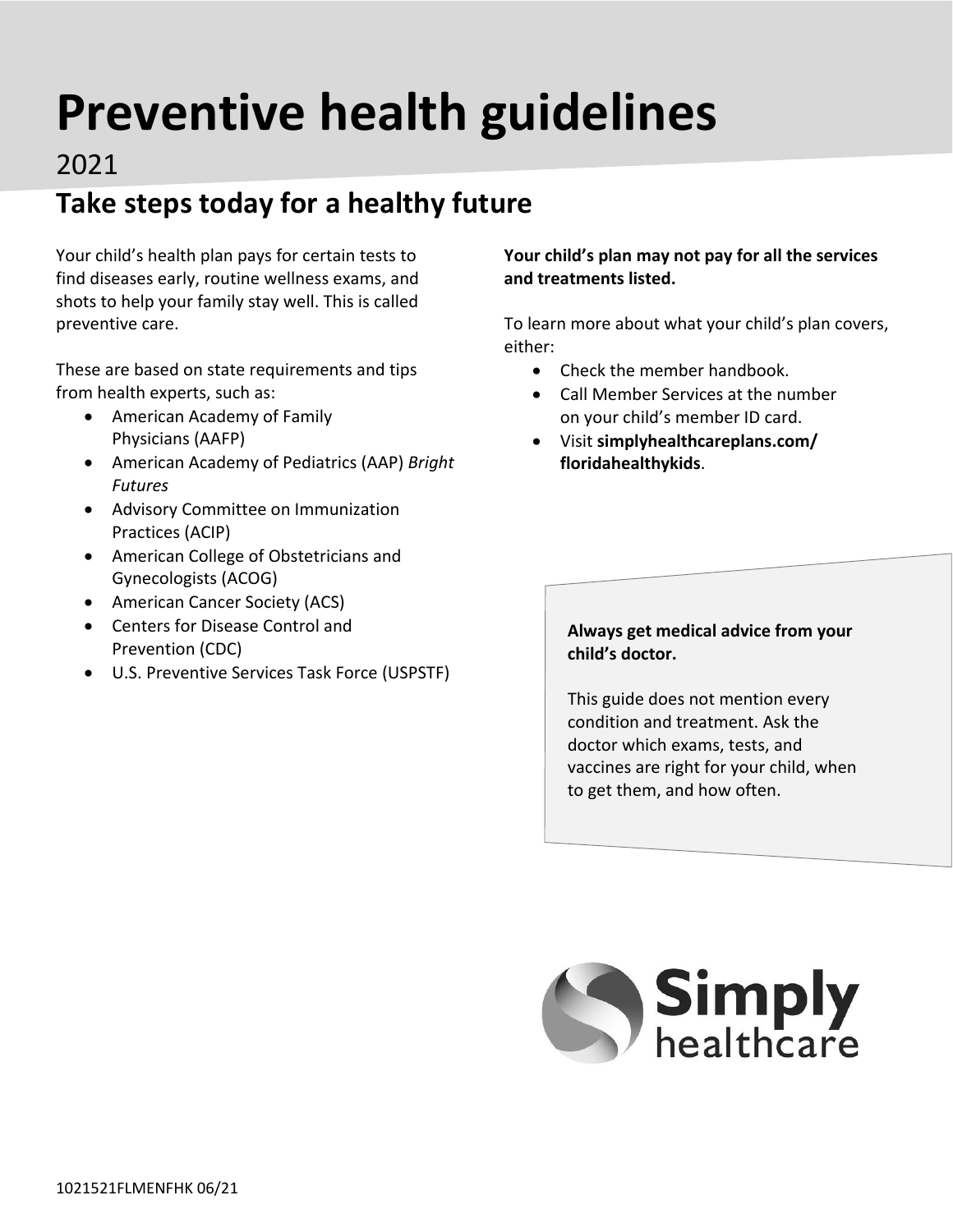## **Well-child visits — 2 1/2 to 10 years old**

Your child's doctor may talk with your child about:

- How to help with healthy eating habits.
- Exercise, growth, safety, and healthy habits.
- Any learning or school issues.
- Emotional and mental health.
- Family and home life.

During the visit, your child may get:

- A full-body exam.
- Vaccines.
- Other tests and screenings.

| <b>Screenings</b>                       | When to get them                                            |
|-----------------------------------------|-------------------------------------------------------------|
| Height, weight, BMI percentile*         | At each visit                                               |
| Development - brain, body, and behavior | At 2 1/2 years, and then each visit                         |
| Vision                                  | At 3 years, and then each visit                             |
| Hearing                                 | At 4 years, and then each visit                             |
|                                         | Referral to a dentist, if needed                            |
|                                         | Dental exam each year                                       |
| Oral and dental health                  | Fluoride varnish on the teeth when the dentist suggests (at |
|                                         | 3, 4, and 5 years old)                                      |
|                                         | Fluoride prescription based on your child's drinking water  |
| Lead testing                            | Check for risks through age 6                               |
| Hemoglobin or hematocrit (blood count)  | Check for risks each year                                   |
| <b>Blood pressure</b>                   | Each year starting at age 3                                 |
|                                         | Check for risks before age 3                                |
| Lipid disorder (cholesterol problems)   | Once between ages 9 to 11                                   |
|                                         | Check for risks at all other ages                           |
| <b>Tuberculosis</b>                     | Check for risks and test as the doctor suggests             |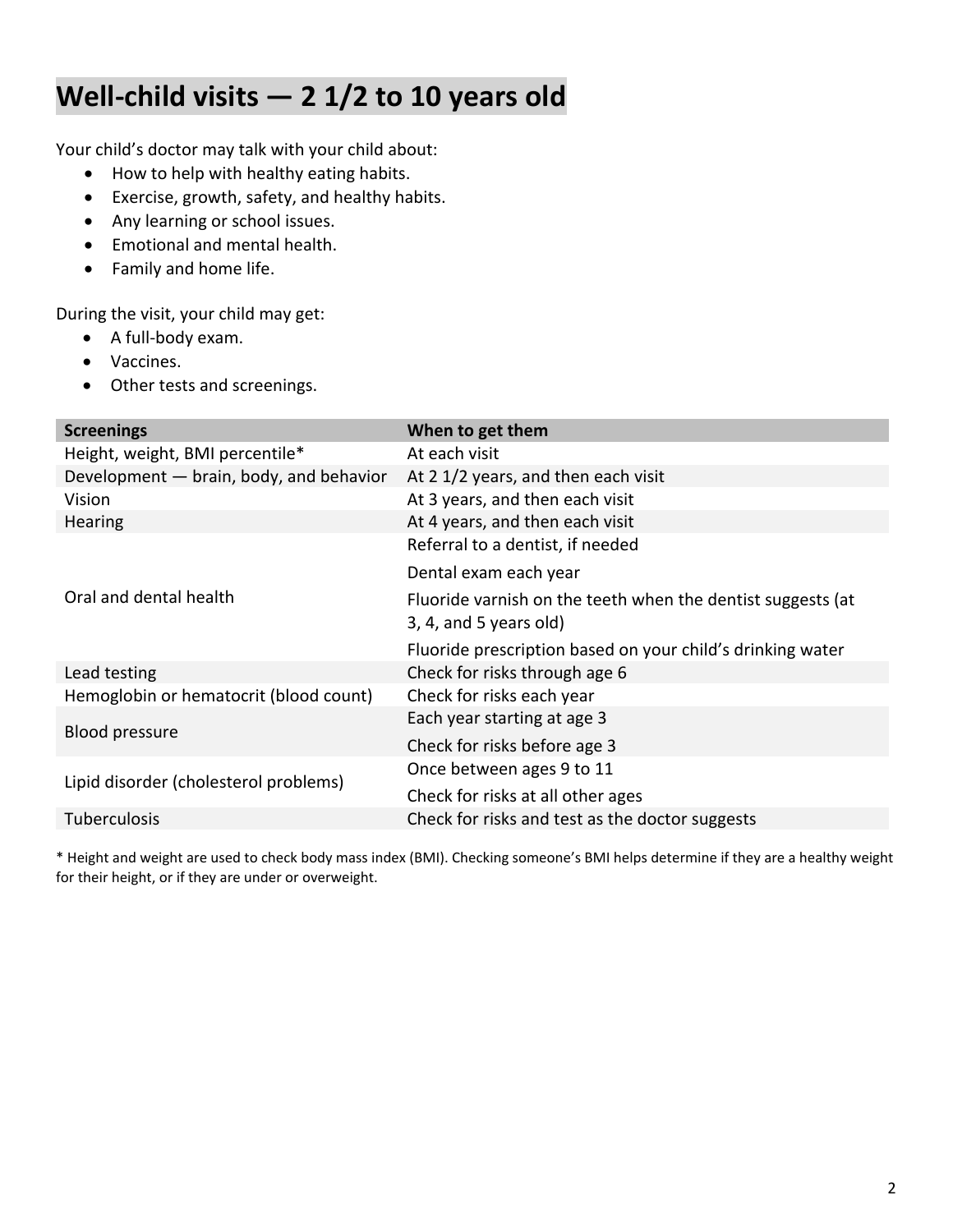## **Well-child visits — 11 to 21 years old**

Your child's doctor may talk about:

- **Growth and development**, such as oral health habits, body image, healthy eating, physical activity, and sleep.
- **Emotional well-being**, such as mood control and overall mental health.
- **Safe sex**, such as the risks of sexually transmitted infections and diseases (STIs and STDs) and pregnancy.
- **Substance use**, whether that be drinking alcohol or using tobacco, e-cigarettes, or prescription or illegal drugs.
- **School performance**.
- **Family and home living issues**.
- **Safety**, such as seat belt use, helmet use, and sun safety.
- **Firearm safety**, if you own guns or child is around guns.

During the visit, the doctor may give:

- A full-body exam.
- Vaccines.
- Other tests and screenings.

| <b>Screenings</b>                               | When to get them                             |
|-------------------------------------------------|----------------------------------------------|
| Height, weight, BMI*                            | Each year                                    |
| Development - mind, body, and behavior          | Each year                                    |
| Depression                                      | Each year                                    |
| <b>Blood pressure</b>                           | Each year                                    |
| Vision                                          | Each year                                    |
| Hearing                                         | Each year                                    |
| Oral and dental health                          | Each year                                    |
|                                                 | Fluoride prescription through age 16         |
| Hemoglobin or hematocrit (blood count)          | Check for risks each year                    |
| Lipid disorder (cholesterol problems)           | Once between ages 9 to 11                    |
|                                                 | Once between ages 17 to 21                   |
| STIs, such as chlamydia                         | Starting at age 11, if sexually active       |
|                                                 | Screen once between ages 15 to 18            |
| <b>HIV</b>                                      | Check for risks all other years              |
| Substance use disorder and<br>tobacco addiction | Check for risks each year starting at age 11 |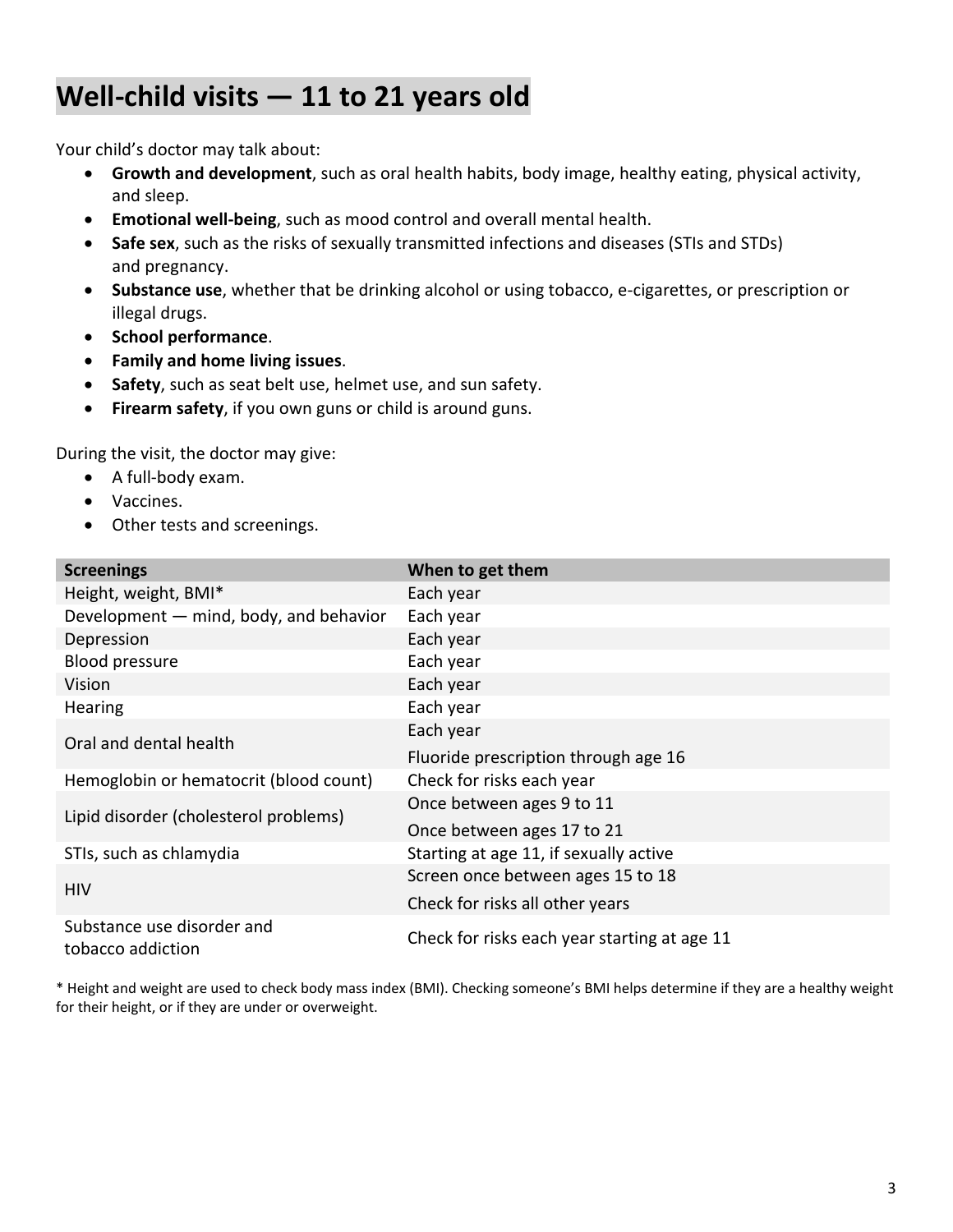## **Wellness visits — adult women**

Your child may also get vaccines and these screenings:

Your child's doctor may talk about:

- Diet and physical activity.
- Mental health, such as depression.
- Oral and dental health.
- Tobacco use, or how to quit.
- Avoiding secondhand smoke.
- Drinking alcohol or using drugs.
- Skin cancer risks.
- Family planning, such as:
	- Safe sex.
	- Birth control to help avoid unwanted pregnancy.
	- Spacing out pregnancies to have the best birth outcomes.
	- Checking for sexually transmitted infections and diseases (STIs and STDs), such as HIV and hepatitis B (if at risk).
	- Folic acid supplements for women of childbearing age.

**Screenings** When to get them Height, weight, BMI\* Each year or as your child's doctor suggests Blood pressure Each year or as your child's doctor suggests. Recheck high readings at home. Chlamydia and gonorrhea If sexually active and age 24 or younger Hepatitis C **Screen between the ages of 18 and 79 years** Screen between the ages of 18 and 79 years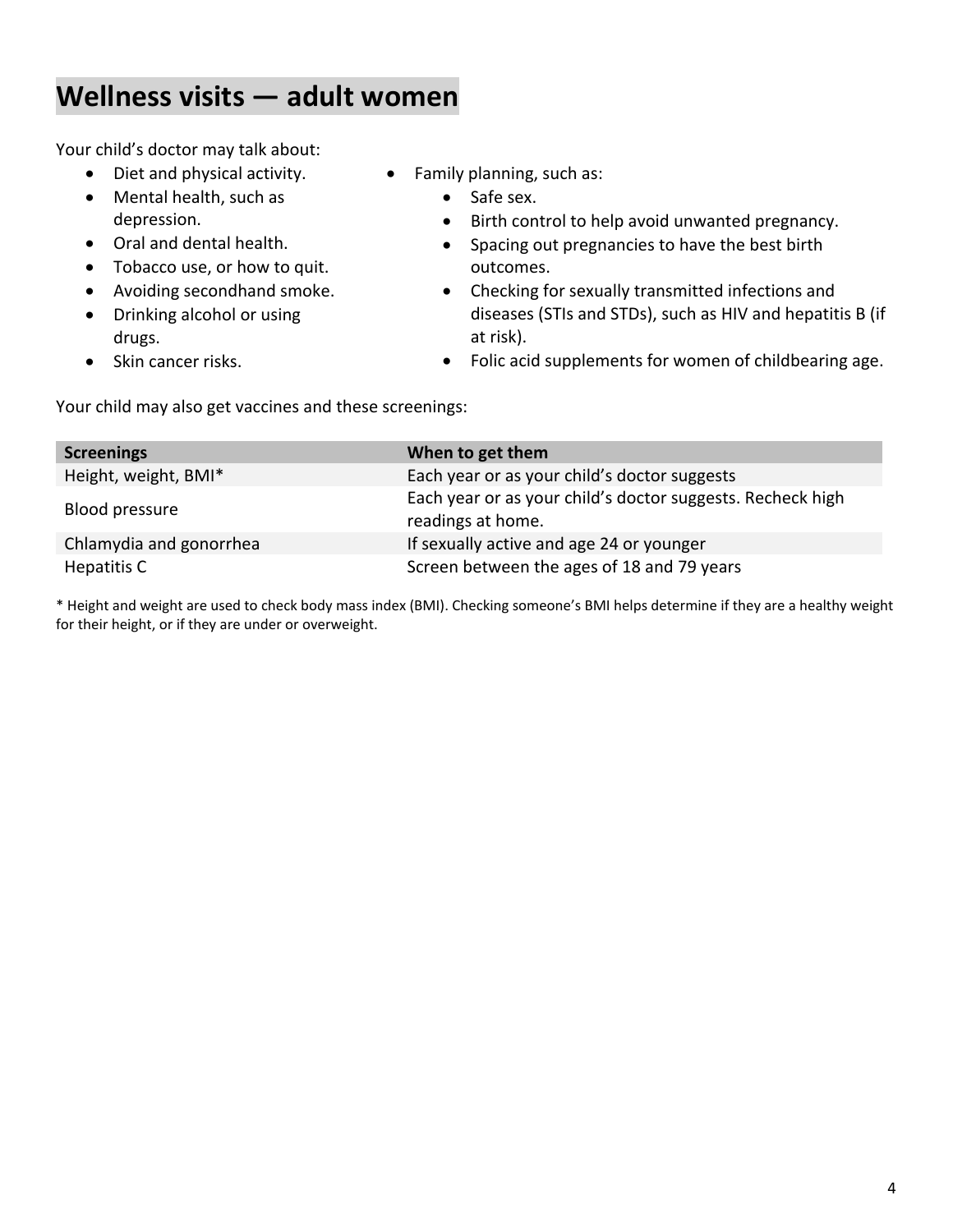## **Pregnant women**

Within the first three months of pregnancy, it's vital to visit a doctor to set up a prenatal care plan. At each visit, your child's doctor will check your child's health and the health of the baby. The doctor may talk to your child about:

- What to eat.
- How to be active when pregnant.
- Avoiding tobacco, drugs, alcohol, and other substances.

#### **Testing:**

Based on your child's past health, your child's doctor may want your child to have these screenings:

- **Depression** screenings (done during and after pregnancy)
- **Diabetes**
- **Preeclampsia\*** (high blood pressure that causes other problems during pregnancy)
- **Hematocrit/hemoglobin** (blood count)
- **Rubella immunity** (to find out which women need the rubella, aka German measles, vaccine after giving birth)
- **Rh(D) blood type and antibody testing** (checks to see if your child's blood type and the baby's blood type are compatible.) If Rh(D) negative, repeat test at 24 to 28 weeks.
- **Hepatitis B**
- **HIV**
- **Syphilis**
- **Urine** for asymptomatic bacteriuria, as your child's doctor suggests

Other tests and screenings:

- **Amniocentesis** (an ultrasound and testing of the fluid in the womb)
- **Cell-free DNA** (a blood test to check for chromosomal abnormalities in the baby)
- **Chorionic villus sampling** (checks for birth defects and more)
- **Ultrasound tests** (to look at the baby in the womb). During the first three months, these are done along with blood tests to check the baby for chromosomal abnormality risk and more.

These and other tests can check the baby for health concerns. The right tests and the right times to do them depend on:

- Your child's age.
- Your child's health record and family history.
- Talk to your child's doctor about:
- Which tests may be best for your child.
- What the tests can tell your child about the baby.
- Any risks.

\* If your child has a high risk of preeclampsia, your child's doctor may recommend taking a low-dose aspirin to prevent other problems while your child is pregnant.

#### **Vaccines:**

- **Flu:** If your child is pregnant during flu season (October through March), your child's doctor may want your child to have the inactivated (killed) flu shot.
- **Tdap:** Pregnant teens and adults need a Tdap vaccine during each pregnancy. It's best to get the vaccine between weeks 27 and 36, but it may be given at any time during pregnancy.

It's best to get most vaccines before pregnancy. Women should check with their doctor to make sure their vaccines are up to date.

Your child should NOT get these vaccines while pregnant:

- **Measles, mumps, rubella (MMR)**
- **Varicella (chickenpox)**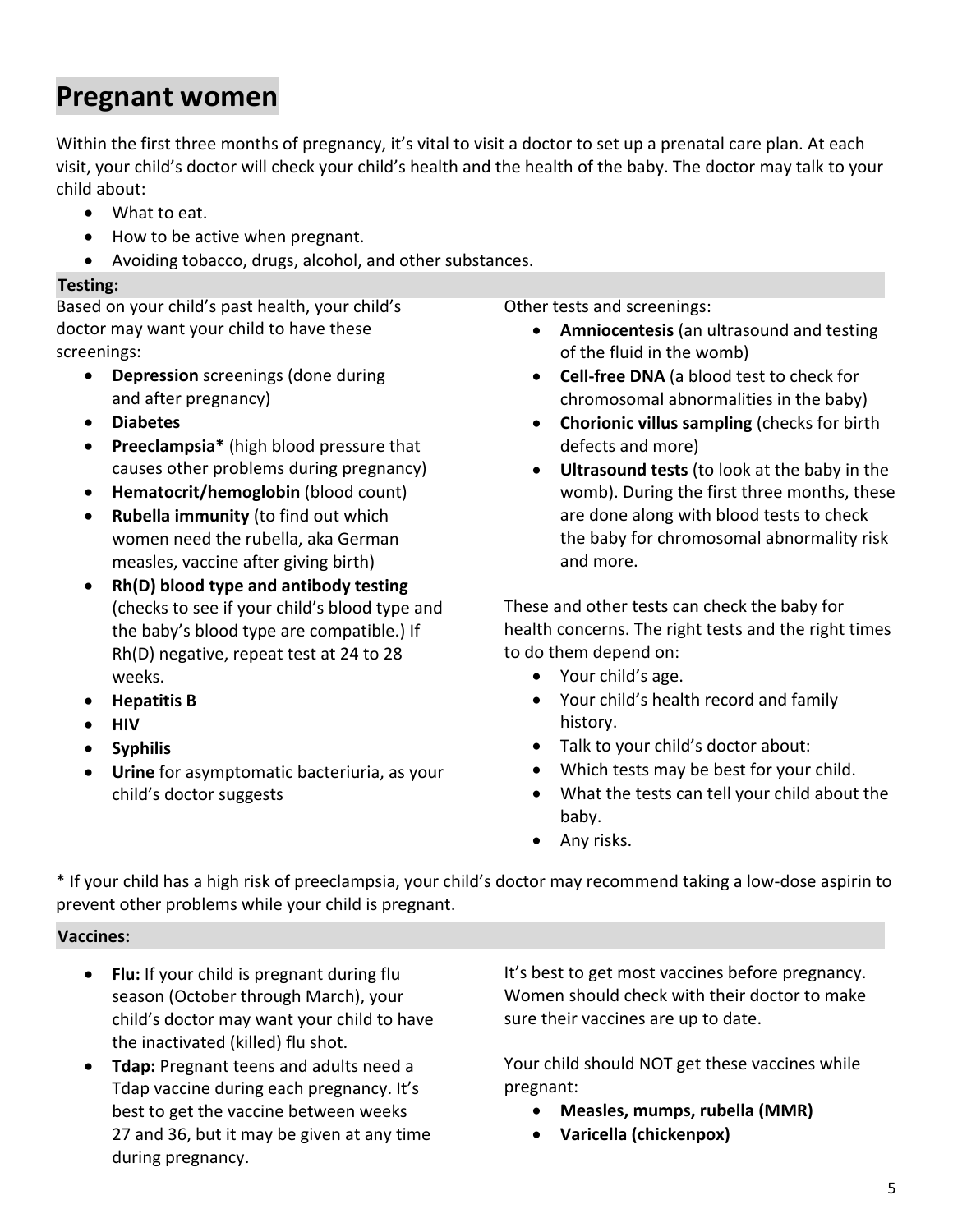#### **Wellness visits – adult men**

Your child's doctor may talk about:

- Diet and physical activity.
- Mental health, such as depression.
- Oral and dental health.
- Tobacco use, or how to quit.
- Avoiding secondhand smoke, alcohol, and using drugs.
- Skin cancer risks.
- Family planning, like:
	- Safe sex and preventing unwanted pregnancy with a partner.
	- Checking for sexually transmitted infections and diseases (STIs and STDs), such as HIV and hepatitis B (if high risk).

Your child may also get vaccines and these screenings:

| <b>Screenings</b>    | When to get them                                                                |
|----------------------|---------------------------------------------------------------------------------|
| Height, weight, BMI* | Each year or as your child's doctor suggests                                    |
| Blood pressure       | Each year or as your child's doctor suggests. Recheck high<br>readings at home. |
| Hepatitis C          | Screen once between the ages of 18 and 79 years                                 |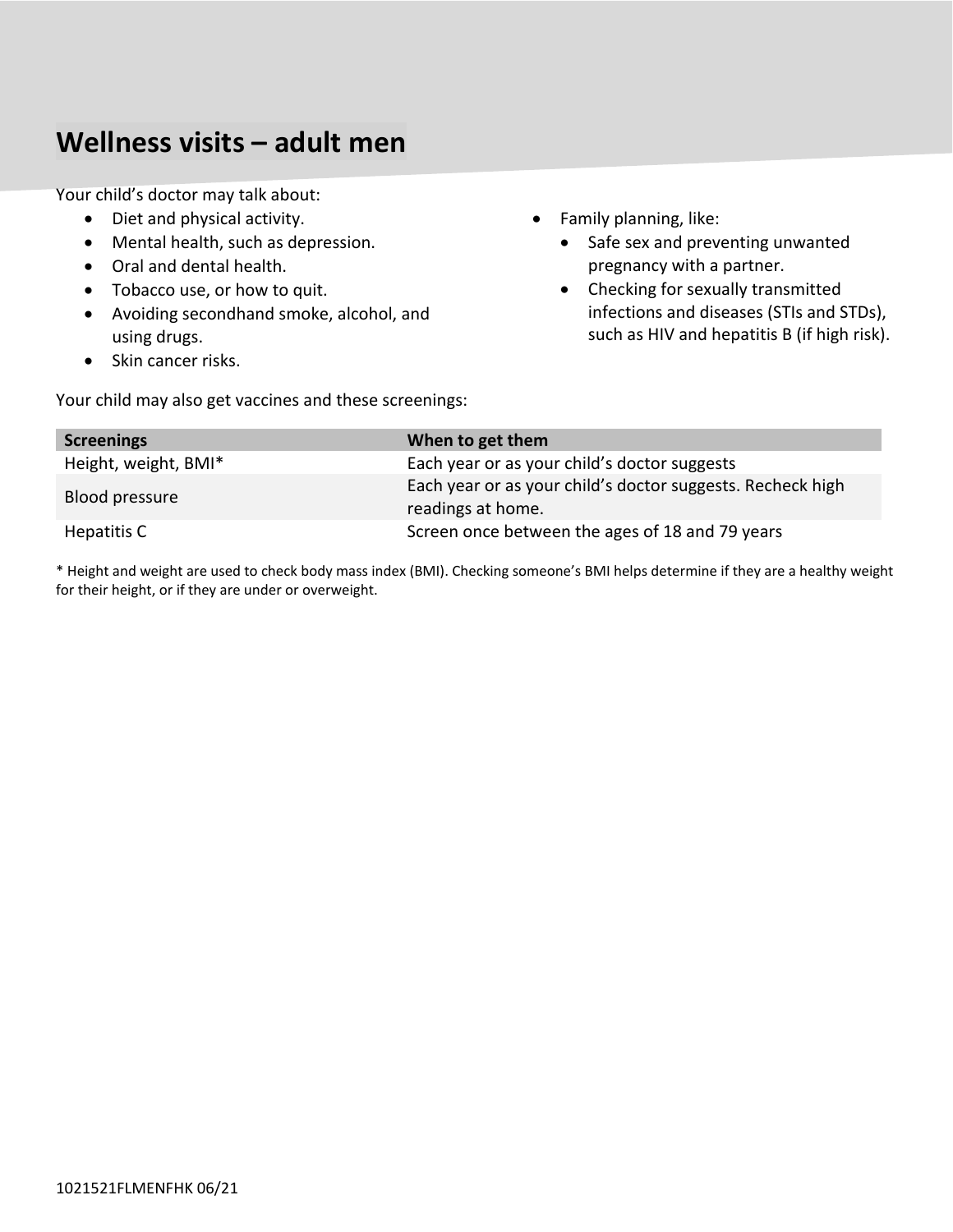#### **Suggested vaccine schedule**

For more information about vaccines, visit **[cdc.gov/vaccines](http://cdc.gov/vaccines)**.

Coronavirus disease 2019 (COVID-19) vaccines as recommended by the CDC: **[cdc.gov/vaccines/hcp/acip-recs/vacc-specific/covid-19.html](http://cdc.gov/vaccines/hcp/acip-recs/vacc-specific/covid-19.html)**.

| Vaccines $\downarrow$   Ages $\rightarrow$  | <b>Birth</b> | $1 - 2$      | $\overline{2}$                                                                                   | $\Delta$     | 6                                                                                                                                                                                       | $6 - 15$     | $12 - 15$                                                               | $15 - 18$    | 19-23  | $4 - 6$      | $11 - 12$ | $13 - 18$                                                |
|---------------------------------------------|--------------|--------------|--------------------------------------------------------------------------------------------------|--------------|-----------------------------------------------------------------------------------------------------------------------------------------------------------------------------------------|--------------|-------------------------------------------------------------------------|--------------|--------|--------------|-----------|----------------------------------------------------------|
|                                             |              | months       | months                                                                                           | months       | months                                                                                                                                                                                  | months       | months                                                                  | months       | months | vears        | years     | years                                                    |
| <b>Hepatitis B</b>                          | $\checkmark$ | $\checkmark$ |                                                                                                  |              |                                                                                                                                                                                         | $\checkmark$ |                                                                         |              |        |              |           |                                                          |
| <b>Rotavirus (RV)</b>                       |              |              | 2-dose or<br>3-dose series                                                                       |              |                                                                                                                                                                                         |              |                                                                         |              |        |              |           |                                                          |
| Diphtheria, tetanus,                        |              |              |                                                                                                  |              |                                                                                                                                                                                         |              |                                                                         |              |        |              |           |                                                          |
| pertussis (DTaP)                            |              |              | $\checkmark$                                                                                     | $\checkmark$ | $\checkmark$                                                                                                                                                                            |              |                                                                         | $\checkmark$ |        | $\checkmark$ |           |                                                          |
| Tetanus, diphtheria,<br>pertussis (Td/Tdap) |              |              |                                                                                                  |              |                                                                                                                                                                                         |              |                                                                         |              |        |              | Tdap      |                                                          |
| Haemophilus<br>influenzae type b (Hib)      |              |              | 3-4 doses between 2 to 15 months with<br>first dose at 2 months, last dose at 12 to 15<br>months |              |                                                                                                                                                                                         |              |                                                                         |              |        |              |           |                                                          |
| Pneumococcal<br>conjugate (PCV)             |              |              | $\checkmark$                                                                                     | $\checkmark$ | $\checkmark$                                                                                                                                                                            |              | $\checkmark$                                                            |              |        |              |           |                                                          |
| <b>Inactivated polio</b><br>virus (IPV)     |              |              | $\checkmark$                                                                                     | $\checkmark$ |                                                                                                                                                                                         | $\checkmark$ |                                                                         |              |        | $\checkmark$ |           |                                                          |
| Influenza (flu)                             |              |              |                                                                                                  |              | Suggested each year from 6 months to 65+ years; 2 doses at least 4 weeks apart are<br>recommended for children between 6 months to 8 years old having the vaccine for<br>the first time |              |                                                                         |              |        |              |           |                                                          |
| Measles, mumps,<br>rubella (MMR)            |              |              |                                                                                                  |              |                                                                                                                                                                                         |              | $\checkmark$                                                            |              |        | $\checkmark$ |           |                                                          |
| <b>Varicella</b><br>(chickenpox)            |              |              |                                                                                                  |              |                                                                                                                                                                                         |              | $\checkmark$                                                            |              |        | $\checkmark$ |           |                                                          |
| <b>Hepatitis A</b>                          |              |              |                                                                                                  |              |                                                                                                                                                                                         |              | 2-dose series between<br>12 to 23 months, taken<br>6 to 18 months apart |              |        |              |           |                                                          |
| <b>Human</b>                                |              |              |                                                                                                  |              |                                                                                                                                                                                         |              |                                                                         |              |        |              | 2-dose    |                                                          |
| papillomavirus (HPV)                        |              |              |                                                                                                  |              |                                                                                                                                                                                         |              |                                                                         |              |        |              | series    |                                                          |
| Meningococcal                               |              |              |                                                                                                  |              |                                                                                                                                                                                         |              |                                                                         |              |        |              | ✓         | Booster<br>at age 16;<br>MenB-FHb<br>at ages<br>16 to 23 |

**Hepatitis A (ages 2 to 18):** If your child has not had this vaccine before, talk to your child's doctor about a catch-up vaccine.

• Teens and adults with HIV infection who are at risk of hepatitis A may get a two- or three-dose series within a 12- to 18-month time span.

dose.

span.

catch-up vaccine.

used).

get a single supplemental dose of 13-valent PCV (PCV13). the vaccine for the first time should have two doses four weeks apart.

- **Hepatitis B:** The first dose should be given within 24 hours of birth if the birth was outside of a hospital.
- Children may get an extra dose (four-dose series) at 4 months if the combination vaccine is used after the birth
	- Teens and adults with HIV infection should have a three-dose series given within a six-month time
- **Rotavirus (RV):** Get a two-dose or three-dose series (depending on the brand of vaccine used).
- **Tdap (children through adults):** If your child (age 7 or older) never gets this vaccine, talk to the doctor about a
- Pregnant women with HIV infection should get one dose during each pregnancy. **Haemophilus influenzae type b (Hib):** Get a three-dose or four-dose series (depending on the brand of vaccine
- **Pneumococcal conjugate (PCV):** Children ages 14 months to 59 months who get an incomplete PCV13 series
- **Influenza (flu):** Visit **[flu.gov](http://flu.gov)** or **[cdc.gov](http://cdc.gov)** to learn more about this vaccine. Children 6 months to 8 years having
	- Teens and adults with HIV infection should not get the live attenuated (weakened) influenza vaccine
- **Measles, mumps, rubella (MMR) and varicella (chickenpox):** Teens and adults should be up to date on their MMR vaccines. Chickenpox vaccines are for children who have not had chickenpox.
	- Teens and adults with HIV infection whose CD4 cell count is less than 200 should not get these
- **Human papillomavirus (HPV):\*** Children who are 11 to 12 years old get two doses of the HPV vaccine at least six months apart. (The vaccine series can start at age 9.) Teens and young adults who start the series later (at ages 15 to 26) need three doses of HPV vaccine to protect against cancer-causing HPV infection.
- **Meningococcal:** When given to healthy teens who are not high risk for meningococcal disease, two doses of MenB-FHb should be given six months apart. This timing is very important. If a second dose is given before six months, a third dose should be given six months after the first dose. For persons at high risk for meningococcal disease and during serogroup B outbreaks, three doses of MenB-FHb should be given. The second and third

(aka the nasal spray version).

vaccines.

dose should be given 1 to 2 months and six months after the first dose.

• Teens and adults with HIV infection should have a two-dose series of serogroup A, C, W, and Y (MenACWY) given at least 2 months apart. Revaccinate every five years. Serogroup B is not normally recommended.

\* For more information about updated HPV vaccines, see the Centers for Disease Control and Prevention website: *Use of a 2-Dose Schedule for Human Papillomavirus Vaccination — Updated Recommendations of the Advisory Committee on Immunization Practices* (December 16, 2016): [cdc.gov/mmwr/volumes/65/wr/mm6549a5.htm](http://cdc.gov/mmwr/volumes/65/wr/mm6549a5.htm).